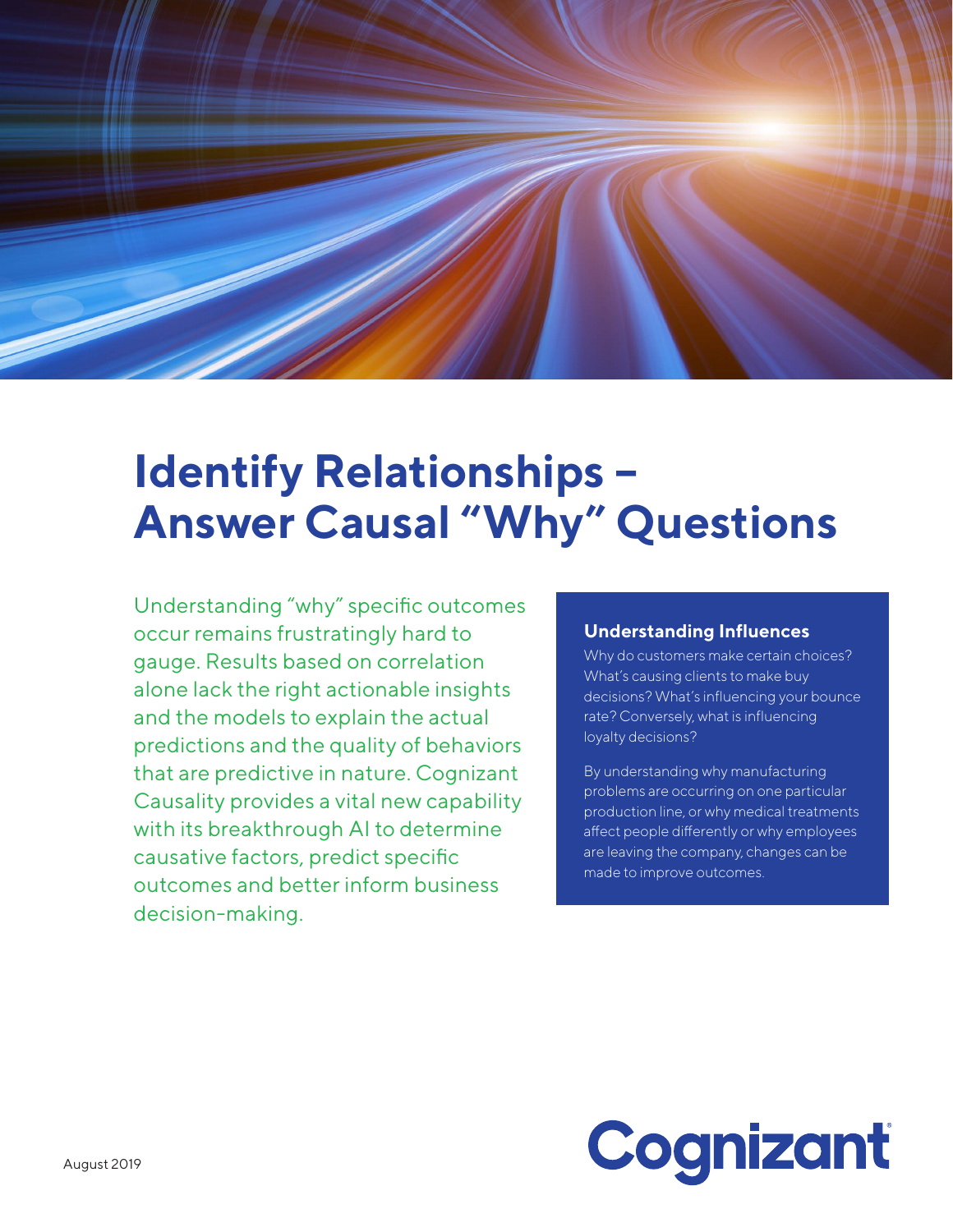### **Overcoming Limitations—of Man and Machine**

Businesses today have unprecedented amounts of data available that could offer answers, but the number of variables that affect outcomes has grown as well and added new levels of complexity. Traditional research is laborious, costly and slow and it only finds answers to the questions it is asking.

Cognizant Causality, derived from information theory, is an AI breakthrough. It identifies contributory causes of outcomes without relying on a hypothetical model being constructed in advance, providing a vital capability for business decisionmaking.

Most machine learning AI platforms base their analytics on known models, developed in multiple iterations by engineers. Such iterative model

development to refine the AI engine to produce desired outcomes is laborious and costly. It takes time. The machine must be taught how to recognize patterns in data. Moreover, human beings are fallible and have varying ranges of expertise in statistical analysis, data science or particular types of subject matter that are necessary to develop the right types of algorithms to make predictive models work.

Our AI causality solution builds a unique model for the data it is operating on. The model then refines, trains and corrects itself, yielding factors related more strongly to outcomes, and discovering which variables are the best predictive drivers for the objective.

Allowing businesses to develop more informed strategies and adopt specific tactics to address causes.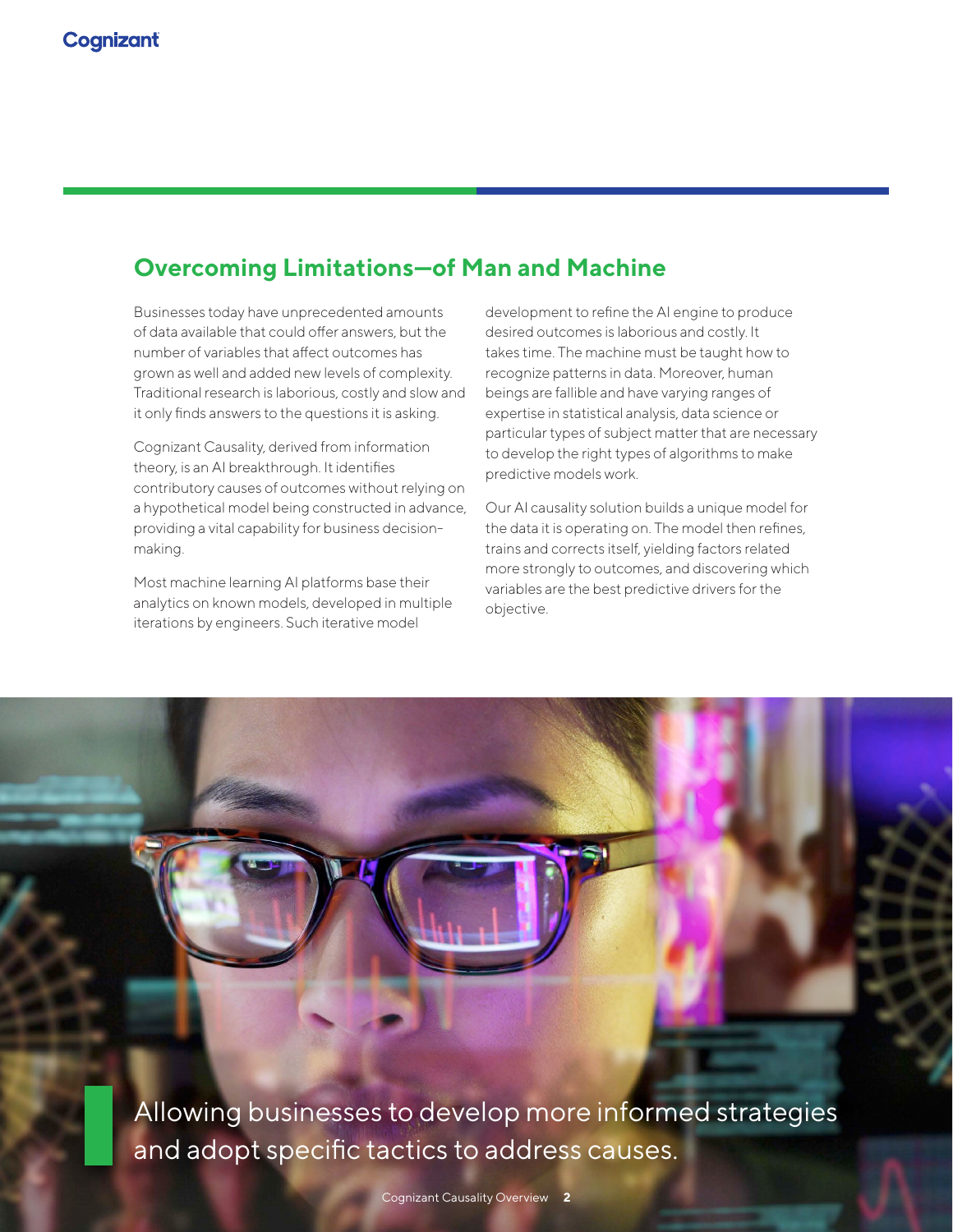### **How Causality Works**

Cognizant Causality uses a mutual information theory to uncover high-dimensional relationships within data. This approach reveals group effects that otherwise would remain hidden, such as where multiple variables interact and correspond to outcomes in suggestive ways. And, it uncovers important patterns typically overlooked with traditional data science methods.

Our causality service simplifies the process, reduces bias and provides strategic and tactical actions that can be taken in response to change. It evaluates the thousands of possible variables in data – from sales and marketing to human resources, from innovative research and development to learning more from digital twins – and finds relationships. It operates on extremely large datasets to derive valuable knowledge about the combinations of factors that correlate most strongly to specific outcomes.

This "clear-box" approach operates without preconceptions or prewritten models by separating relevant and contributory factors from non-relevant correlative ones to quickly give users insights into which factors predict outcomes. A causality model adopts the outcome as the precondition for analysis. It then can parse massive amounts of data to identify which variables relate more frequently than others to that outcome.

During this process, it discovers combination effects where factors that are weak predictors individually can be seen as strongly predictive in combination. The system automatically provides multiple recommendations to achieve the targeted goal – a powerful tool for decision-making. Such analysis allows businesses to develop more informed strategies and adopt specific tactics to address causes. Users need only provide their data and their domain-specific goals. Our AI causality engine autonomously examines relationships and reports on them, reducing dependence on inhouse subject matter experts.

### **Causality in Action**

#### **Getting the Payoff: Financial Institution Focuses Collections**



Collecting from credit card customers in default costs millions. Collections agents spend hours making calls and sending texts, emails and letters to people

who never pay. Results are negligible, agent job satisfaction is low and turnover is high. How to know when to stop trying and why some people pay while others never will?

Our causality service helped a large US-based issuer of branded credit cards identify which factors fit the profiles of customers who will eventually pay outstanding debt, those who won't pay under any circumstances and a middle group where collections efforts could pay off – literally. It demonstrated that the bank could save more than \$10+ million annually, simply by focusing collections efforts on customers whose profile fit that third group.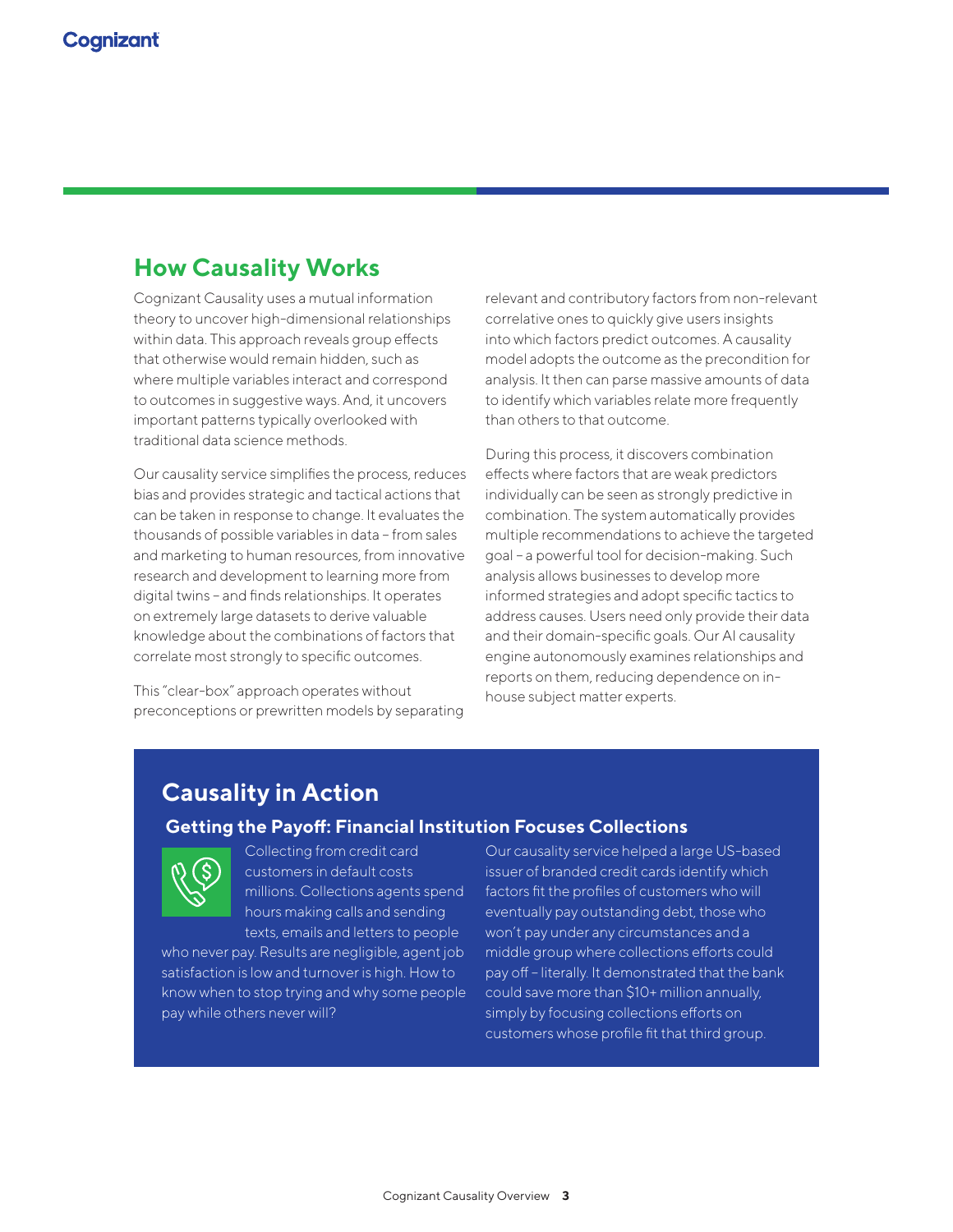### **The Business Case for Causality**

IT departments are constantly being asked to do more with less: to increase efficiency as they provide insights back to the business while spending less and demanding fewer resources. At the same time, advances in digital information-gathering are yielding ever-larger datasets from a range of sources along with new expectations from businesses and customers are leaving many internal IT architectures struggling to keep up.

Cognizant Causality allows IT executives to make a categorical step forward in how they serve the operating business, even without internal data science talent and AI subject-matter experts on staff. Overcoming the challenges and costs presented by performing root cause analysis accelerates information analysis.

Key features include:

- **• It's autonomous** Developing its own models automatically without the need for human intervention. The engine needs only data, an objective and subject-matter expertise.
- **• It's assumption-free** Reducing biases, both human and data-driven, resulting in findings based solely on the evidence that arises in the data.
- **• It's universal** Encompassing all types of data and all computational functions, yielding results that are reliable and easily interpreted.
- **• It's self-aware** Rapidly adjusting to new data and evolving data-sets, analyzing, self-critiquing and modifying its operation.
- **• It's adaptive** Automatically improving models and its own operation using feedback.

### **Causality in Action**

#### **Passing the Test: Aiding Research to Find a Cure**



The complexity of the human genome presents tremendous hurdles to researchers seeking effective treatment regimens for different cancers in a range of

patients. Huge volumes of data are available, but effectively analyzing that data is grueling and time-consuming. Patients can't wait.

We helped a medical diagnostics company improve testing to identify the most effective treatment regimen, by analyzing genetic information and historical data. Our causality engine analyzed sequences in the records of thousands of individual genes to narrow potentially causal ones from more than 70 to only three-to-five. This increased predictive accuracy from 62% to 81% and allowed doctors to optimize cancer treatments.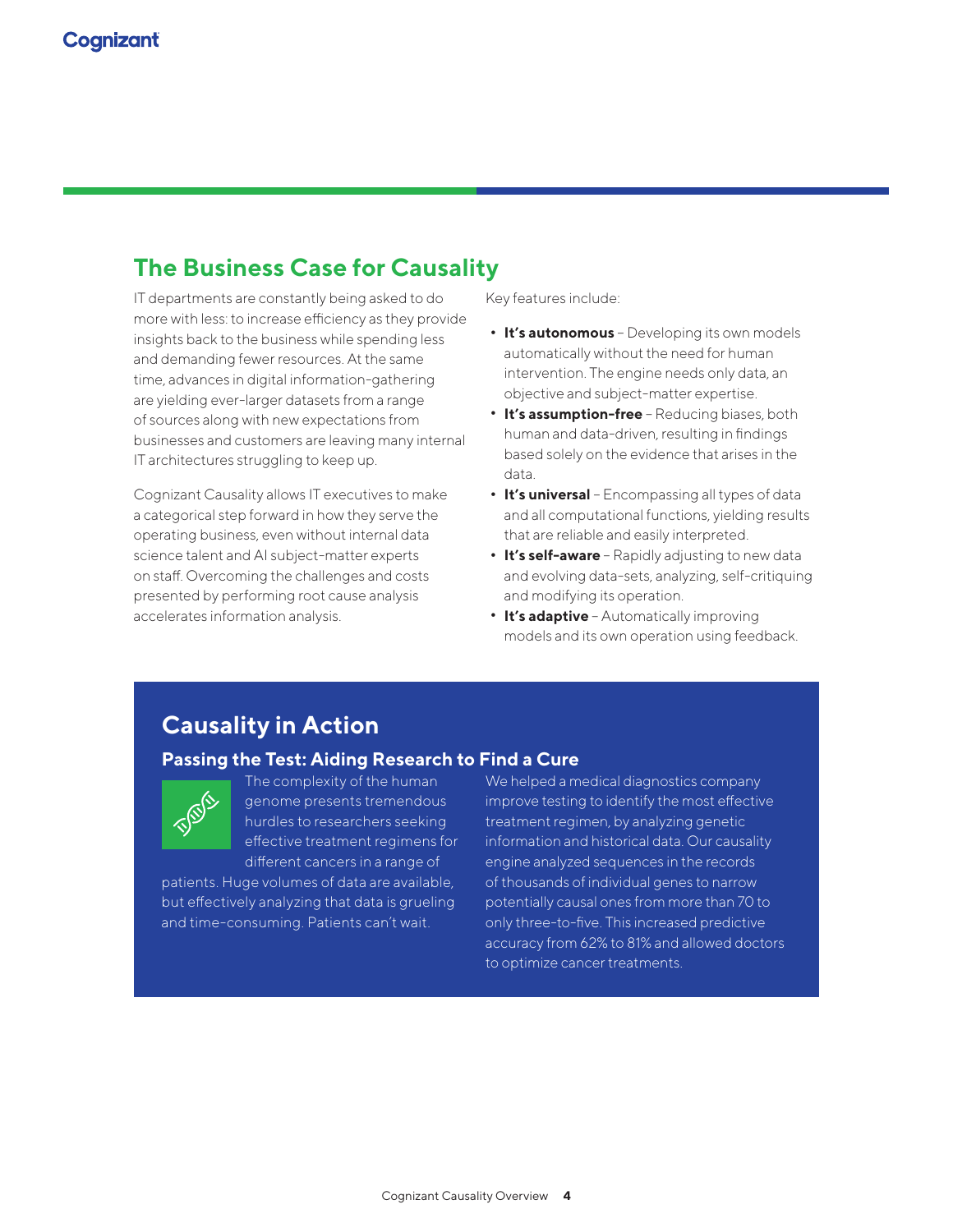Our causality engine provides a visual representation of the interaction between key variables or clusters of variables, depicting their individual or aggregate impact on specific outcomes. A tool within the platform gives suggestions on the easiest way to influence key variables that in turn can alter the target outcome.

It operates on our clients' data in a secure environment on a private cloud in AWS. Our process includes raw data intake, anonymizing data and pre-processing it, performing proof-of-value exercises based on input and expectations from our client and then reviewing results. The cloud-based platform completely erases treated data at project completion.

### **Finding the Answers That Matter**

No matter the industry – whether it be manufacturing, retail, finance, insurance, healthcare or life sciences research, Cognizant Causality is helping businesses answer the most important questions. What drives a customer to make a purchase? What keeps existing customers loyal? What can our data tell us about our business, industry and where it's headed? Where are the points of failure in the company and how can they best be fixed?

Causality automatically identifies key drivers, generates a unique model for every different set of data, predicts correlated variables with confidence and helps businesses make informed decisions based on predictive indicators in their data from their highly dynamic environments.

For more information, visit [www.cognizant.com/](http://www.cognizant.com/causality) [causality](http://www.cognizant.com/causality).

Overcoming the challenges and costs presented by performing root cause analysis accelerates information analysis.